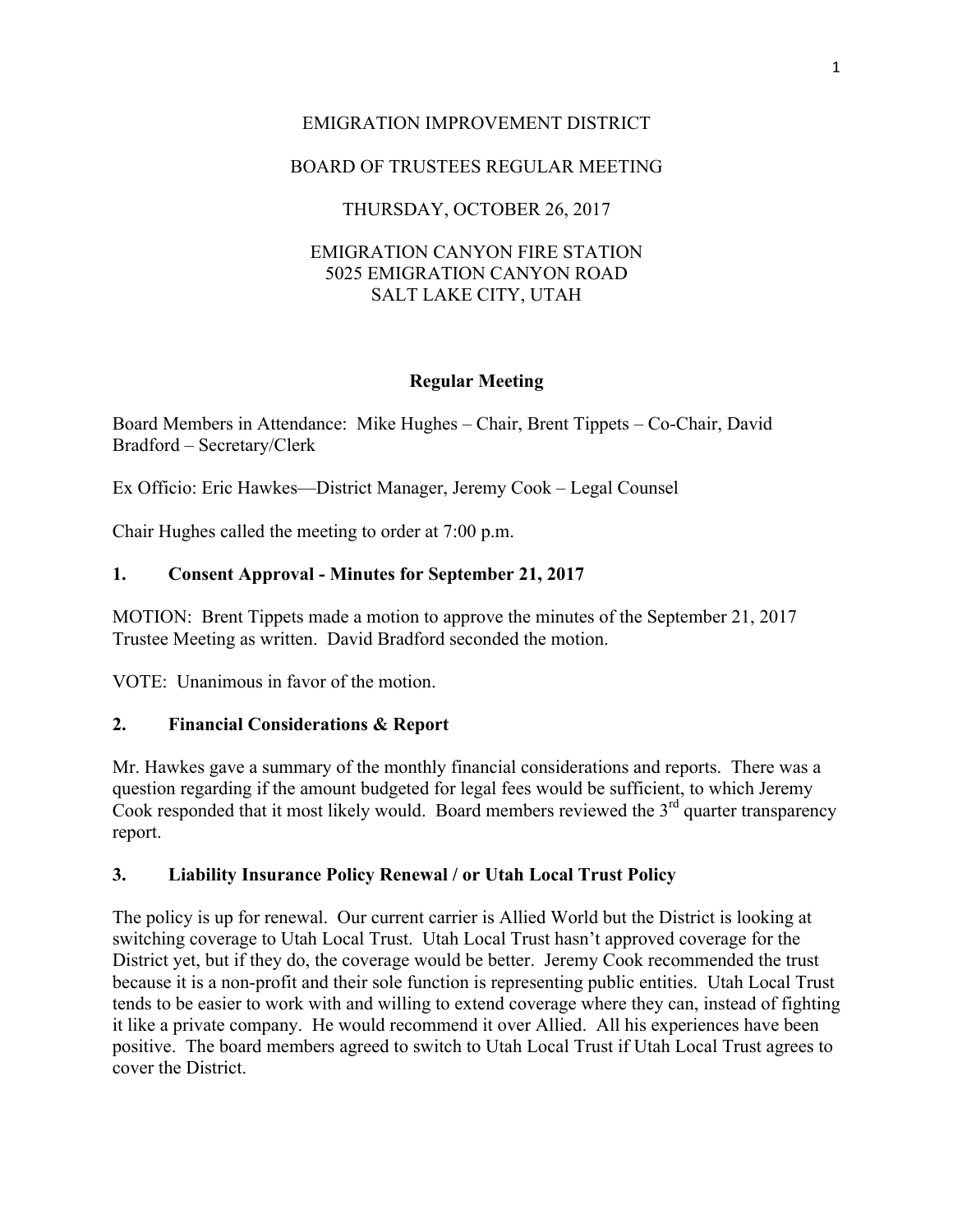### **4. November 2017 Election Information / Ballots**

Mr. Hawkes said ballots have gone out. There will be a polling station at the fire station. Question from Steve Hook on why there were only two candidates: Paul Brown withdrew.

# **5. DEQ Grant Application for Study on Wastewater Impact to Canyon Ground Water and Supply**

Eric Hawkes reported that the District could potentially present at the January board meeting if they get the application in. This is for a USGS study to determine what impact septic systems have on the water table of the creek. They will take samples of septic tanks and analyze them looking for markers (such as brighteners, artificial sugars, etc.). The cost of the study is split between USGS and Division of Water Quality. The grant is to procure the funding from the Division of Water Quality. They are also doing a DNA test on the E. coli to be see if it is from animal waste or human waste. Chair Hughes responded to a question from Steve Hook regarding the change in what the Division of Water Quality wants to pursue. The new director of DEQ isn't nearly as anxious as the previous director to put in a sewer system. The board discussed the many problems with putting in a canyon-wide sewer system: that it would affect the water level of the creek and be extremely cost prohibitive. It would also be very difficult to get buy-in from the residents because of the cost. Joe Smolka pointed out that a majority of canyon residents live along the stream. The District would still need buy-in from all the residents, regardless of whether they lived along the stream or not. Discussion about the costs, which would be exorbitant, and that is discouraging the various stake holders from pursuing the sewer system further.

### **6. Water Levels Report**

Eric Hawkes reported on the water levels. Last month the water usage was roughly the same as last year even though there are added 8 connections. The transducers are currently working and reporting that Well 2 is down 61 feet, Well 1 is down 25 feet, and Upper Freeze Creek is down 861 feet. The transducers may not be very accurate. Well 1 and 2 are still being repaired... Brigham Fork well is still artesianing.

### **7. Maintenance Report**

Brigham Fork well is still being repaired. Eric Hawkes stated that Petersen Drilling is still trying to remove the casing. He reported on a conference call with Don Barnett and Mike Sneider with Water Systems Engineering regarding what kind of acid treatment they should do. The recommendation was hydrochloric acid to initially break up liner, then come back with phosphorous treatment. Petersen Drilling got the volume and concentration numbers they need and are currently working out the cost. Chair Hughes commented on possibly neutralizing the water. Steve Hook asked details about how much pipe still needs to be pulled up. So far, only